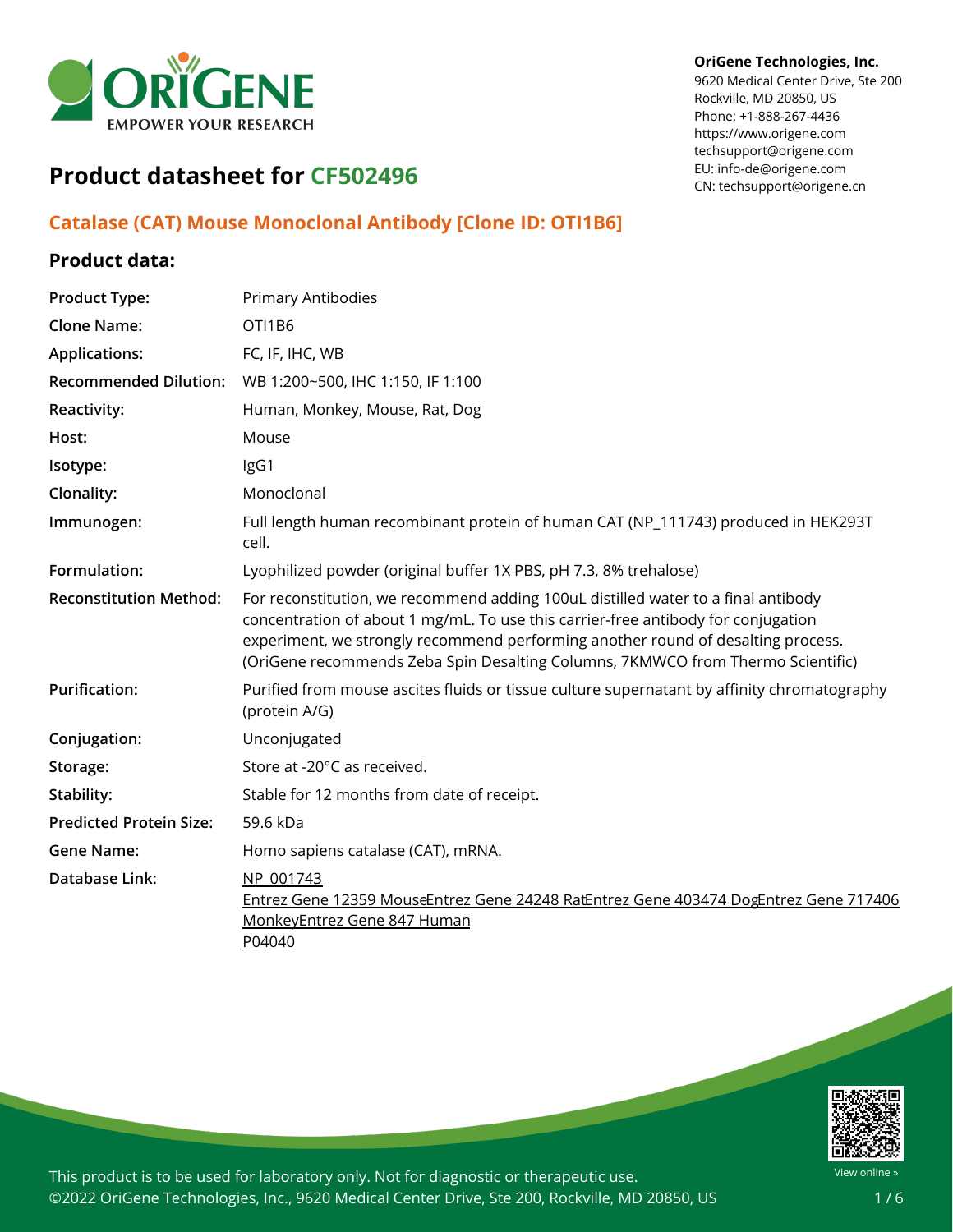#### **CORIGENE Catalase (CAT) Mouse Monoclonal Antibody [Clone ID: OTI1B6] – CF502496**

**Background:** This gene encodes catalase, a key antioxidant enzyme in the bodies defense against oxidative stress. Catalase is a heme enzyme that is present in the peroxisome of nearly all aerobic cells. Catalase converts the reactive oxygen species hydrogen peroxide to water and oxygen and thereby mitigates the toxic effects of hydrogen peroxide. Oxidative stress is hypothesized to play a role in the development of many chronic or late-onset diseases such as diabetes, asthma, Alzheimer's disease, systemic lupus erythematosus, rheumatoid arthritis, and cancers. Polymorphisms in this gene have been associated with decreases in catalase activity but, to date, acatalasemia is the only disease known to be caused by this gene. [provided by RefSeq]

**Synonyms:** MGC138422; MGC138424

**Protein Families:** Druggable Genome

**Protein Pathways:** Amyotrophic lateral sclerosis (ALS), Metabolic pathways, Methane metabolism, Tryptophan metabolism

## **Product images:**



HEK293T cells were transfected with the pCMV6- ENTRY control (Cat# [PS100001], Left lane) or pCMV6-ENTRY CAT (Cat# [RC210763], Right lane) cDNA for 48 hrs and lysed. Equivalent amounts of cell lysates (5 ug per lane) were separated by SDS-PAGE and immunoblotted with anti-CAT. (1:5 (Cat# [TA502496]). Positive lysates [LY419766] (100ug) and [LC419766] (20ug) can be purchased separately from OriGene.



Western blot analysis of extracts (35ug) from 9 different cell lines by using anti-CAT monoclonal antibody (1:500).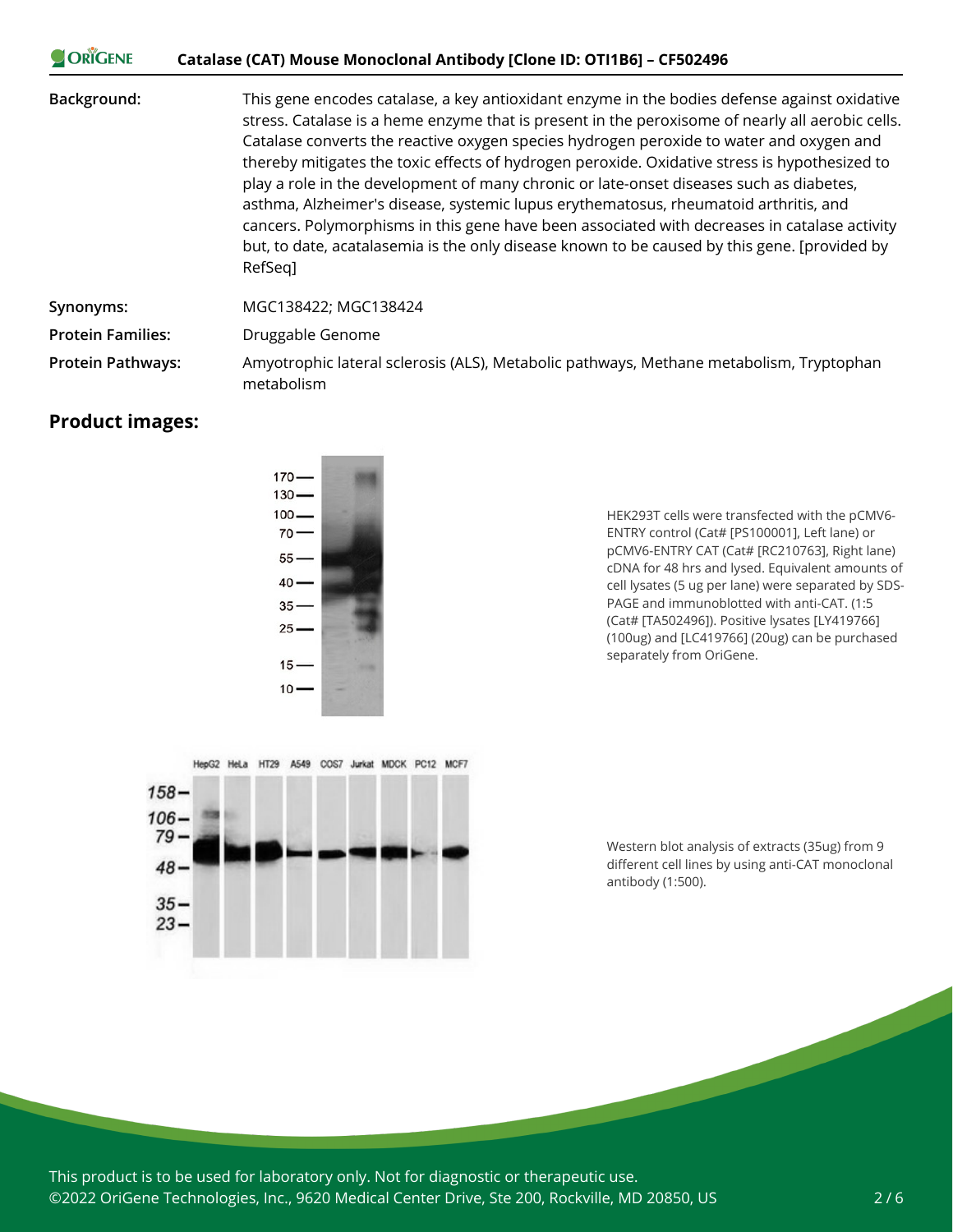170 130  $100 70.$ 55 -40  $35 25 -$ 

 $15$ 



123456789

Western blot analysis of extracts (10ug) from a mouse cell line and 3 different mouse tissues by using anti-CAT monoclonal antibody (1:200).





Immunohistochemical staining of paraffinembedded Human Kidney tissue within the normal limits using anti-CAT mouse monoclonal antibody. (Heat-induced epitope retrieval by 10mM citric buffer, pH6.0, 100°C for 10min, [TA502496]) (1:150)

This product is to be used for laboratory only. Not for diagnostic or therapeutic use. ©2022 OriGene Technologies, Inc., 9620 Medical Center Drive, Ste 200, Rockville, MD 20850, US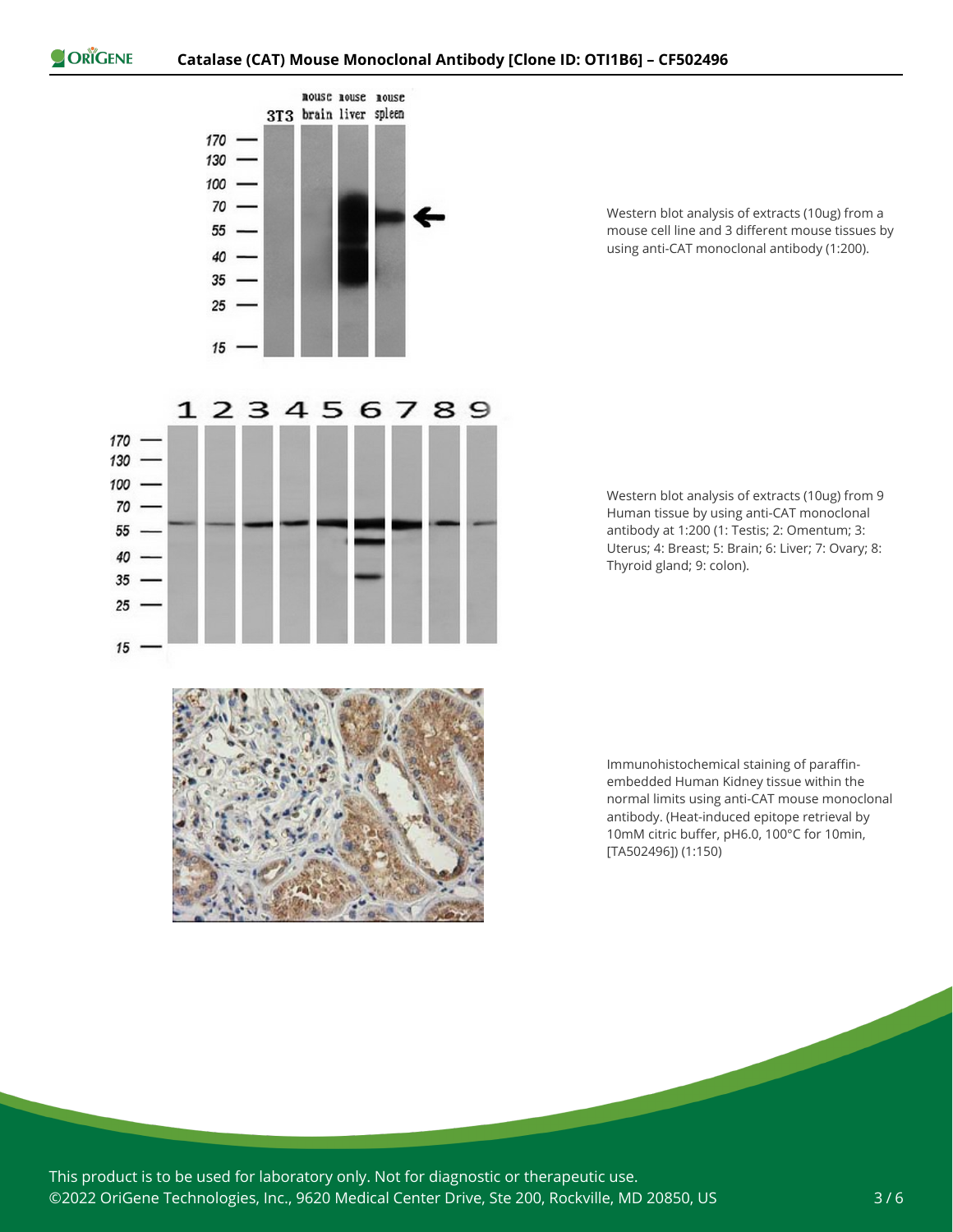ORIGENE



Immunohistochemical staining of paraffinembedded Human liver tissue within the normal limits using anti-CAT mouse monoclonal antibody. (Heat-induced epitope retrieval by 10mM citric buffer, pH6.0, 100°C for 10min, [TA502496]) (1:150)

Immunohistochemical staining of paraffinembedded Human lung tissue within the normal limits using anti-CAT mouse monoclonal antibody. (Heat-induced epitope retrieval by 10mM citric buffer, pH6.0, 100°C for 10min, [TA502496]) (1:150)

Immunohistochemical staining of paraffinembedded Human endometrium tissue within the normal limits using anti-CAT mouse monoclonal antibody. (Heat-induced epitope retrieval by 10mM citric buffer, pH6.0, 100°C for 10min, [TA502496]) (1:150)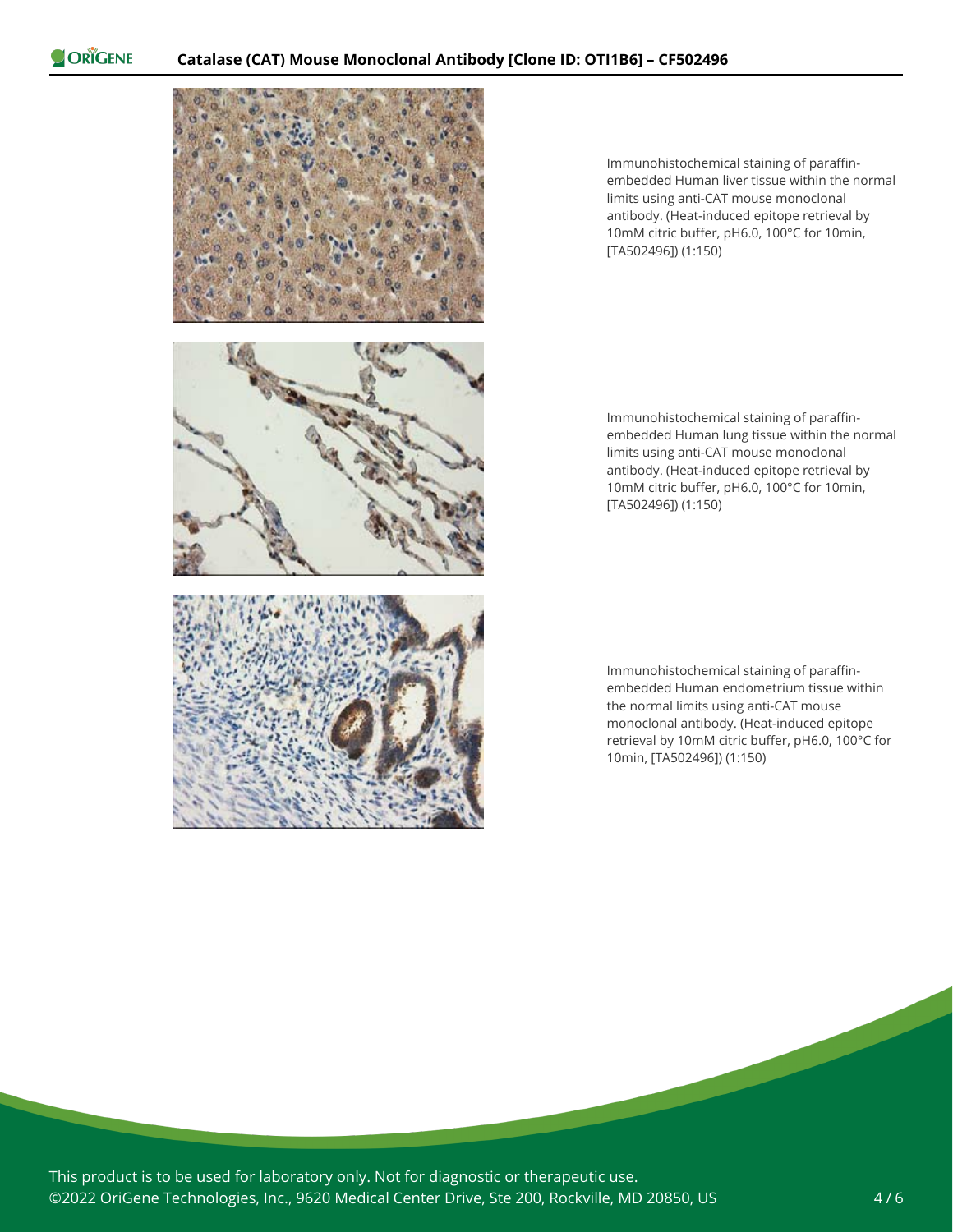ORIGENE



Immunohistochemical staining of paraffinembedded Human prostate tissue within the normal limits using anti-CAT mouse monoclonal antibody. (Heat-induced epitope retrieval by 10mM citric buffer, pH6.0, 100°C for 10min, [TA502496]) (1:150)

Immunohistochemical staining of paraffinembedded Carcinoma of Human prostate tissue using anti-CAT mouse monoclonal antibody. (Heat-induced epitope retrieval by 10mM citric buffer, pH6.0, 100°C for 10min, [TA502496]) (1:150)

Immunohistochemical staining of paraffinembedded Human lymph node tissue within the normal limits using anti-CAT mouse monoclonal antibody. (Heat-induced epitope retrieval by 10mM citric buffer, pH6.0, 100°C for 10min, [TA502496]) (1:150)